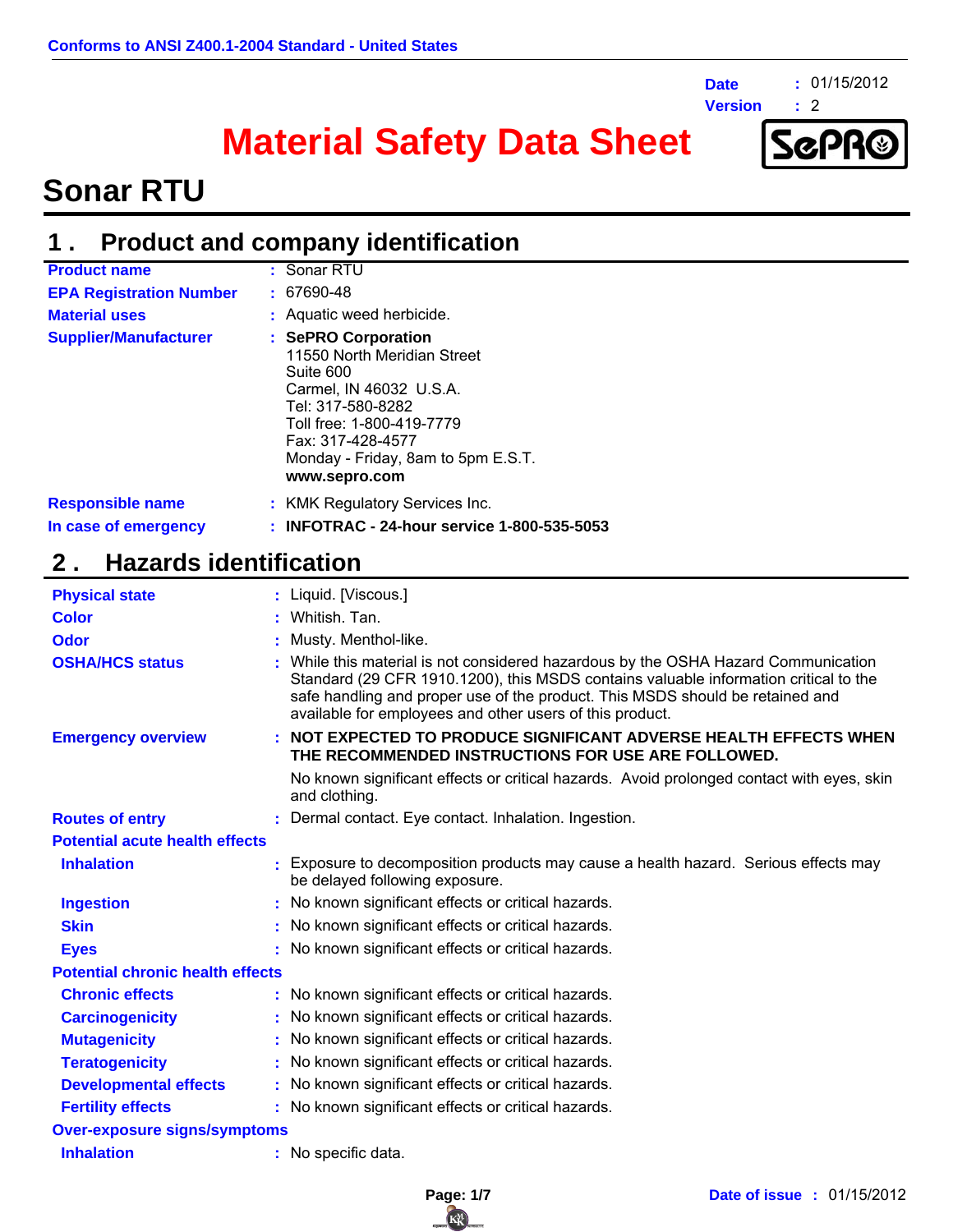

| <b>Ingestion</b>                                             | : No specific data. |
|--------------------------------------------------------------|---------------------|
| <b>Skin</b>                                                  | : No specific data. |
| <b>Eyes</b>                                                  | : No specific data. |
| <b>Medical conditions</b><br>aggravated by over-<br>exposure | : None known.       |
|                                                              |                     |

**See toxicological information (Section 11)**

## **3 . Composition/information on ingredients**

| <b>United States</b>                                                                                |                   |               |
|-----------------------------------------------------------------------------------------------------|-------------------|---------------|
| <b>Name</b>                                                                                         | <b>CAS number</b> | $\frac{9}{6}$ |
| <b>Active ingredient:</b><br>4(1h)-pyridinone, 1-methyl-3-phenyl-5-[3-<br>(trifluoromethyl)phenyl]- | 59756-60-4 3.8    |               |
| Inert Ingredient:<br><b>Proprietary Alcohol</b>                                                     | Proprietary       | $5 - 10$      |

**There are no additional ingredients present which, within the current knowledge of the supplier and in the concentrations applicable, are classified as hazardous to health or the environment and hence require reporting in this section.**

## **4 . First aid measures**

| <b>Eye contact</b>                | : Check for and remove any contact lenses. Immediately flush eyes with plenty of water<br>for at least 20 minutes, occasionally lifting the upper and lower eyelids. Get medical<br>attention if symptoms occur.                                                                                  |
|-----------------------------------|---------------------------------------------------------------------------------------------------------------------------------------------------------------------------------------------------------------------------------------------------------------------------------------------------|
| <b>Skin contact</b>               | : In case of contact, immediately flush skin with plenty of water for at least 20 minutes<br>while removing contaminated clothing and shoes. Wash clothing before reuse. Clean<br>shoes thoroughly before reuse. Get medical attention if symptoms occur.                                         |
| <b>Inhalation</b>                 | : Move exposed person to fresh air. If not breathing, if breathing is irregular or if<br>respiratory arrest occurs, provide artificial respiration or oxygen by trained personnel.<br>Loosen tight clothing such as a collar, tie, belt or waistband. Get medical attention if<br>symptoms occur. |
| <b>Ingestion</b>                  | : Wash out mouth with water. Do not induce vomiting unless directed to do so by medical<br>personnel. Never give anything by mouth to an unconscious person. Get medical<br>attention if symptoms occur.                                                                                          |
| <b>Protection of first-aiders</b> | : No action shall be taken involving any personal risk or without suitable training.                                                                                                                                                                                                              |
| <b>Notes to physician</b>         | : In case of inhalation of decomposition products in a fire, symptoms may be delayed.<br>The exposed person may need to be kept under medical surveillance for 48 hours.                                                                                                                          |

### **5 . Fire-fighting measures**

|                                 | <b>Flammability of the product</b> : In a fire or if heated, a pressure increase will occur and the container may burst.                                                                            |
|---------------------------------|-----------------------------------------------------------------------------------------------------------------------------------------------------------------------------------------------------|
| <b>Extinguishing media</b>      |                                                                                                                                                                                                     |
| <b>Suitable</b>                 | $\therefore$ In case of fire, use water spray (fog), foam, dry chemical or CO <sub>2</sub> .                                                                                                        |
| <b>Not suitable</b>             | : None known.                                                                                                                                                                                       |
| <b>Special exposure hazards</b> | : Promptly isolate the scene by removing all persons from the vicinity of the incident if<br>there is a fire. No action shall be taken involving any personal risk or without suitable<br>training. |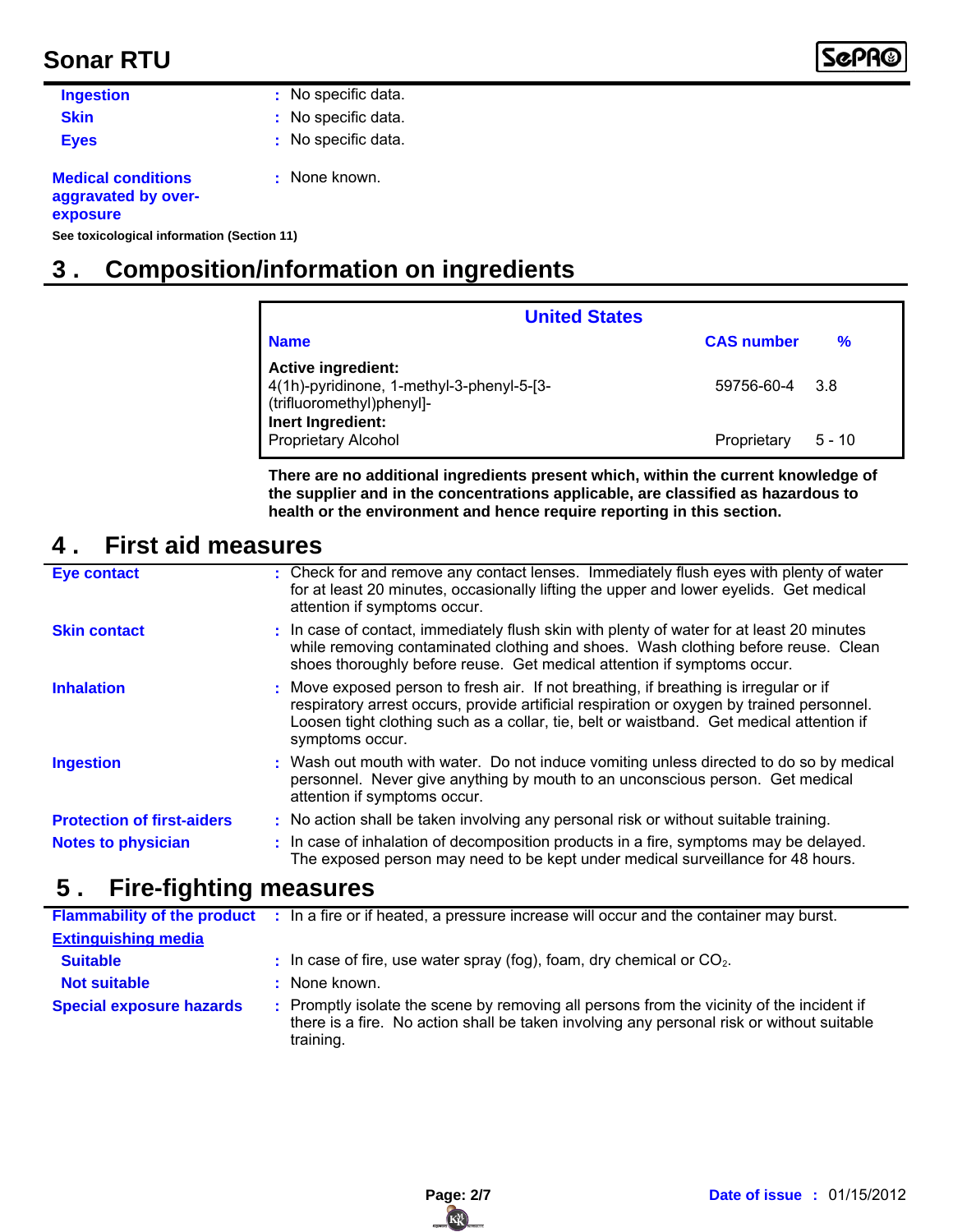

| <b>Hazardous thermal</b><br>decomposition products       | : Decomposition products may include the following materials:<br>carbon dioxide<br>carbon monoxide<br>nitrogen oxides<br>halogenated compounds                           |
|----------------------------------------------------------|--------------------------------------------------------------------------------------------------------------------------------------------------------------------------|
| <b>Special protective</b><br>equipment for fire-fighters | : Fire-fighters should wear appropriate protective equipment and self-contained breathing<br>apparatus (SCBA) with a full face-piece operated in positive pressure mode. |

### **6 . Accidental release measures**

| <b>Personal precautions</b>      | : No action shall be taken involving any personal risk or without suitable training.<br>Evacuate surrounding areas. Keep unnecessary and unprotected personnel from<br>entering. Do not touch or walk through spilled material. Put on appropriate personal<br>protective equipment (see Section 8).                                                                                                                                                                                                                                                                                    |
|----------------------------------|-----------------------------------------------------------------------------------------------------------------------------------------------------------------------------------------------------------------------------------------------------------------------------------------------------------------------------------------------------------------------------------------------------------------------------------------------------------------------------------------------------------------------------------------------------------------------------------------|
| <b>Environmental precautions</b> | : Avoid dispersal of spilled material and runoff and contact with soil, waterways, drains<br>and sewers. Inform the relevant authorities if the product has caused environmental<br>pollution (sewers, waterways, soil or air).                                                                                                                                                                                                                                                                                                                                                         |
| <b>Methods for cleaning up</b>   |                                                                                                                                                                                                                                                                                                                                                                                                                                                                                                                                                                                         |
| <b>Spill</b>                     | : Stop leak if without risk. Move containers from spill area. Prevent entry into sewers,<br>water courses, basements or confined areas. Wash spillages into an effluent treatment<br>plant or proceed as follows. Contain and collect spillage with non-combustible,<br>absorbent material e.g. sand, earth, vermiculite or diatomaceous earth and place in<br>container for disposal according to local regulations (see section 13). Dispose via a<br>licensed waste disposal contractor. Note: see section 1 for emergency contact<br>information and section 13 for waste disposal. |

### **7 . Handling and storage**

| <b>Handling</b> |  |
|-----------------|--|
|                 |  |
|                 |  |
|                 |  |

Put on appropriate personal protective equipment (see Section 8). Eating, drinking and **:** smoking should be prohibited in areas where this material is handled, stored and processed. Workers should wash hands and face before eating, drinking and smoking. Remove contaminated clothing and protective equipment before entering eating areas.

**Storage**

Avoid freezing. Store in accordance with local regulations. Store in original container **:** protected from direct sunlight in a dry, cool and well-ventilated area, away from incompatible materials (see section 10) and food and drink. Keep container tightly closed and sealed until ready for use. Containers that have been opened must be carefully resealed and kept upright to prevent leakage. Do not store in unlabeled containers. Use appropriate containment to avoid environmental contamination.

## **8 . Exposure controls/personal protection**

|                                             | <b>Product name</b><br><b>Proprietary Alcohol</b> | <b>Exposure limits</b><br>AIHA WEEL (United States, 5/2010).<br>TWA: 10 mg/m <sup>3</sup> 8 hour(s).                                                                                                                                                                                                                                                     |
|---------------------------------------------|---------------------------------------------------|----------------------------------------------------------------------------------------------------------------------------------------------------------------------------------------------------------------------------------------------------------------------------------------------------------------------------------------------------------|
| <b>Recommended monitoring</b><br>procedures |                                                   | : If this product contains ingredients with exposure limits, personal, workplace atmosphere<br>or biological monitoring may be required to determine the effectiveness of the ventilation<br>or other control measures and/or the necessity to use respiratory protective equipment.                                                                     |
| <b>Engineering measures</b>                 | limits.                                           | : No special ventilation requirements. Good general ventilation should be sufficient to<br>control worker exposure to airborne contaminants. If this product contains ingredients<br>with exposure limits, use process enclosures, local exhaust ventilation or other<br>engineering controls to keep worker exposure below any recommended or statutory |

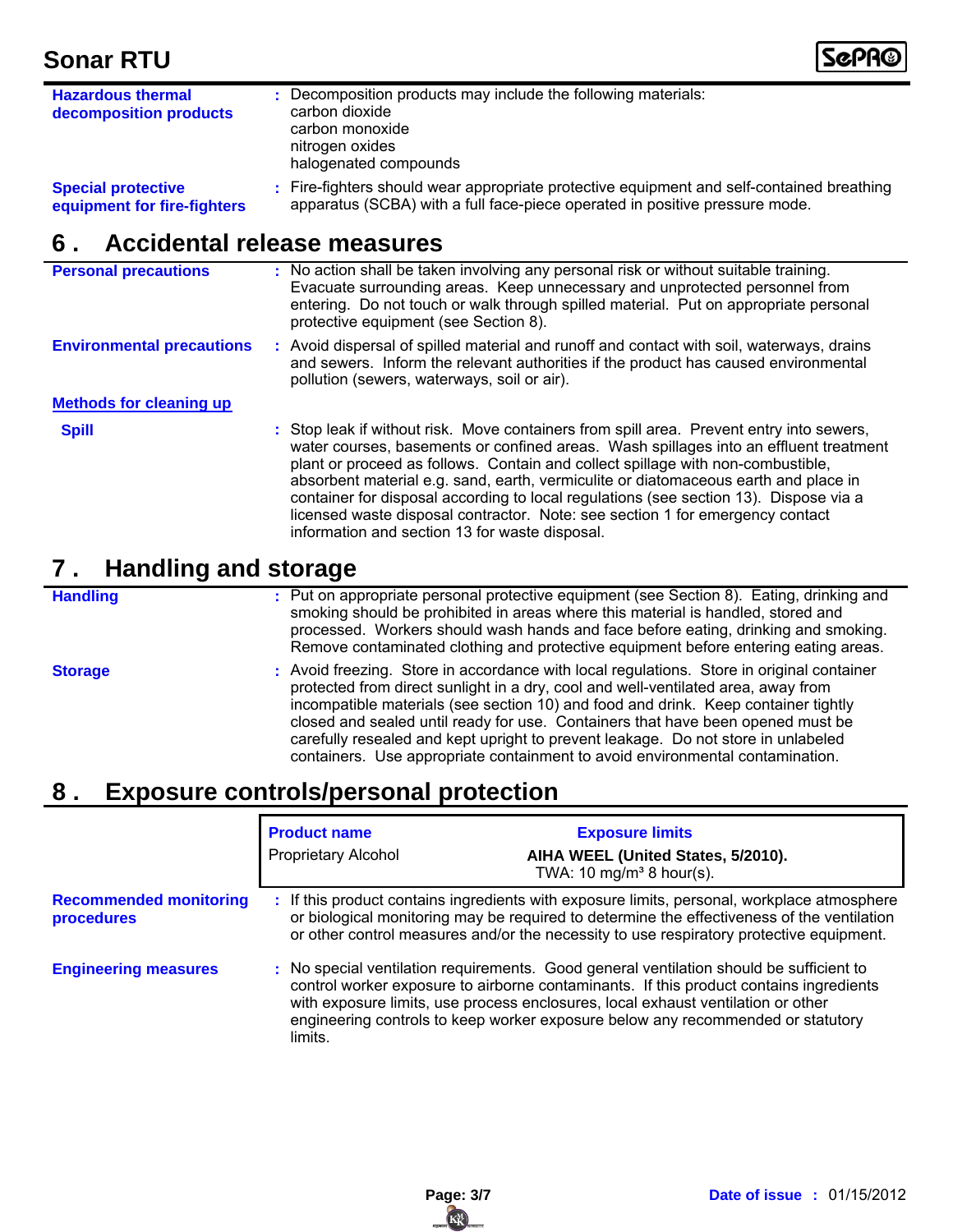

| <b>Hygiene measures</b>                   | : Wash hands, forearms and face thoroughly after handling chemical products, before<br>eating, smoking and using the lavatory and at the end of the working period. Appropriate<br>techniques should be used to remove potentially contaminated clothing. Wash<br>contaminated clothing before reusing. Ensure that eyewash stations and safety showers<br>are close to the workstation location. |
|-------------------------------------------|---------------------------------------------------------------------------------------------------------------------------------------------------------------------------------------------------------------------------------------------------------------------------------------------------------------------------------------------------------------------------------------------------|
| <b>Personal protection</b>                |                                                                                                                                                                                                                                                                                                                                                                                                   |
|                                           | Applicators should refer to the product label for personal protective equipment.                                                                                                                                                                                                                                                                                                                  |
| <b>Respiratory</b>                        | : Use a properly fitted, air-purifying or supplied air respirator complying with an approved<br>standard if a risk assessment indicates this is necessary. Respirator selection must be<br>based on known or anticipated exposure levels, the hazards of the product and the safe<br>working limits of the selected respirator.                                                                   |
| <b>Hands</b>                              | : Chemical-resistant, impervious gloves complying with an approved standard should be<br>worn at all times when handling chemical products if a risk assessment indicates this is<br>necessary.                                                                                                                                                                                                   |
| <b>Eyes</b>                               | : Safety eyewear complying with an approved standard should be used when a risk<br>assessment indicates this is necessary to avoid exposure to liquid splashes, mists or<br>dusts.                                                                                                                                                                                                                |
| <b>Skin</b>                               | : Personal protective equipment for the body should be selected based on the task being<br>performed and the risks involved and should be approved by a specialist before handling<br>this product.                                                                                                                                                                                               |
| <b>Environmental exposure</b><br>controls | : Emissions from ventilation or work process equipment should be checked to ensure they<br>comply with the requirements of environmental protection legislation. In some cases,<br>fume scrubbers, filters or engineering modifications to the process equipment will be<br>necessary to reduce emissions to acceptable levels.                                                                   |

## **9 . Physical and chemical properties**

| <b>Physical state</b>            | : Liquid. [Viscous.]                                                       |
|----------------------------------|----------------------------------------------------------------------------|
| <b>Color</b>                     | : Whitish. Tan.                                                            |
| <b>Odor</b>                      | : Musty. Menthol-like.                                                     |
| pH                               | : 6.19                                                                     |
| <b>Relative density</b>          | : 1.07                                                                     |
| <b>Viscosity</b>                 | : Kinematic: $2.81 \text{ cm}^2/\text{s}$ (281 cSt)                        |
| <b>Dispersibility properties</b> | : Easily dispersible in the following materials: cold water and hot water. |

## **10 . Stability and reactivity**

| <b>Chemical stability</b>                    | : The product is stable.                                                                |
|----------------------------------------------|-----------------------------------------------------------------------------------------|
| <b>Conditions to avoid</b>                   | : Avoid freezing.                                                                       |
| <b>Incompatible materials</b>                | : Reactive or incompatible with the following materials: oxidizing materials and acids. |
| <b>Hazardous decomposition</b><br>products   | : If water evaporates, residues may product harmful vapors under fire conditions.       |
| <b>Possibility of hazardous</b><br>reactions | : Under normal conditions of storage and use, hazardous reactions will not occur.       |

## **11 . Toxicological information**

| <b>Acute toxicity</b>          |                           |                |                          |                 |  |
|--------------------------------|---------------------------|----------------|--------------------------|-----------------|--|
| <b>Product/ingredient name</b> | <b>Result</b>             | <b>Species</b> | <b>Dose</b>              | <b>Exposure</b> |  |
| I Proprietary Alcohol          | ILD50 Dermal<br>LD50 Oral | Rabbit<br>Rat  | 20800 mg/kg<br>$20$ g/kg |                 |  |

### **Chronic toxicity** There is no data available.

**Irritation/Corrosion**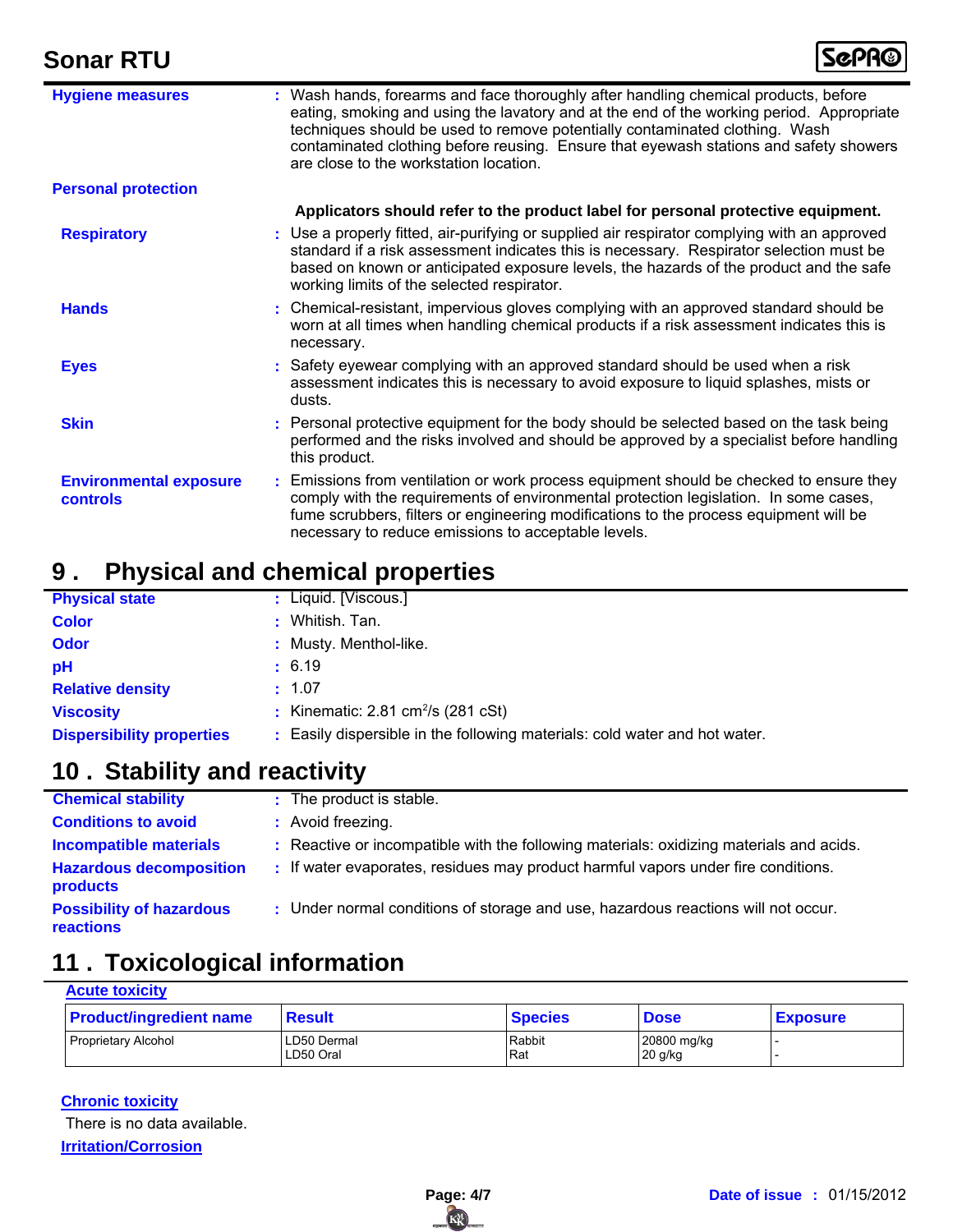

| <b>Product/ingredient name</b> | <b>Result</b>            | <b>Species</b> | <b>Score</b> | <b>Exposure</b>  | <b>Observation</b>       |
|--------------------------------|--------------------------|----------------|--------------|------------------|--------------------------|
| <b>Proprietary Alcohol</b>     | Eyes - Mild irritant     | Rabbit         |              | 24 hours 500 mg  |                          |
|                                | Skin - Mild irritant     | Human          |              | 168 hours 500    |                          |
|                                |                          |                |              | mq               |                          |
|                                | Eyes - Mild irritant     | Rabbit         |              | $100 \text{ mg}$ |                          |
|                                | Skin - Moderate irritant | Child          |              | 96 hours 30%     |                          |
|                                |                          |                |              | continuous       |                          |
|                                | Skin - Moderate irritant | Human          |              | 72 hours 104 mg  | $\overline{\phantom{0}}$ |
|                                |                          |                |              | Intermittent     |                          |
|                                | Skin - Mild irritant     | Woman          |              | 96 hours 30%     |                          |

**Sensitizer**

**Skin**

- **:** There is no data available. **:** There is no data available.
- **Respiratory**
- **Carcinogenicity**

There is no data available.

### **Mutagenicity**

There is no data available.

### **Teratogenicity**

There is no data available.

#### **Reproductive toxicity**

There is no data available.

## **12 . Ecological information**

**Ecotoxicity** : No known significant effects or critical hazards.

### **Aquatic ecotoxicity**

| <b>Product/ingredient name</b> | <b>Result</b>                                                         | <b>Species</b>                                                                            | <b>Exposure</b>      |
|--------------------------------|-----------------------------------------------------------------------|-------------------------------------------------------------------------------------------|----------------------|
| <b>Proprietary Alcohol</b>     | Acute EC50 >1000 mg/L Fresh water<br>Acute LC50 1020 mg/L Fresh water | Daphnia - Daphnia magna - < 24 hours<br>Crustaceans - Ceriodaphnia dubia - <= 24<br>hours | 48 hours<br>48 hours |
|                                | Acute LC50 710 mg/L Fresh water                                       | Fish - Pimephales promelas - <= 7 days                                                    | 96 hours             |

### **Persistence/degradability**

There is no data available.

### **13 . Disposal considerations**

**Waste disposal :**

The generation of waste should be avoided or minimized wherever possible. Empty containers or liners may retain some product residues. This material and its container must be disposed of in a safe way. Dispose of surplus and non-recyclable products via a licensed waste disposal contractor. Disposal of this product, solutions and any byproducts should at all times comply with the requirements of environmental protection and waste disposal legislation and any regional local authority requirements. Avoid dispersal of spilled material and runoff and contact with soil, waterways, drains and sewers.

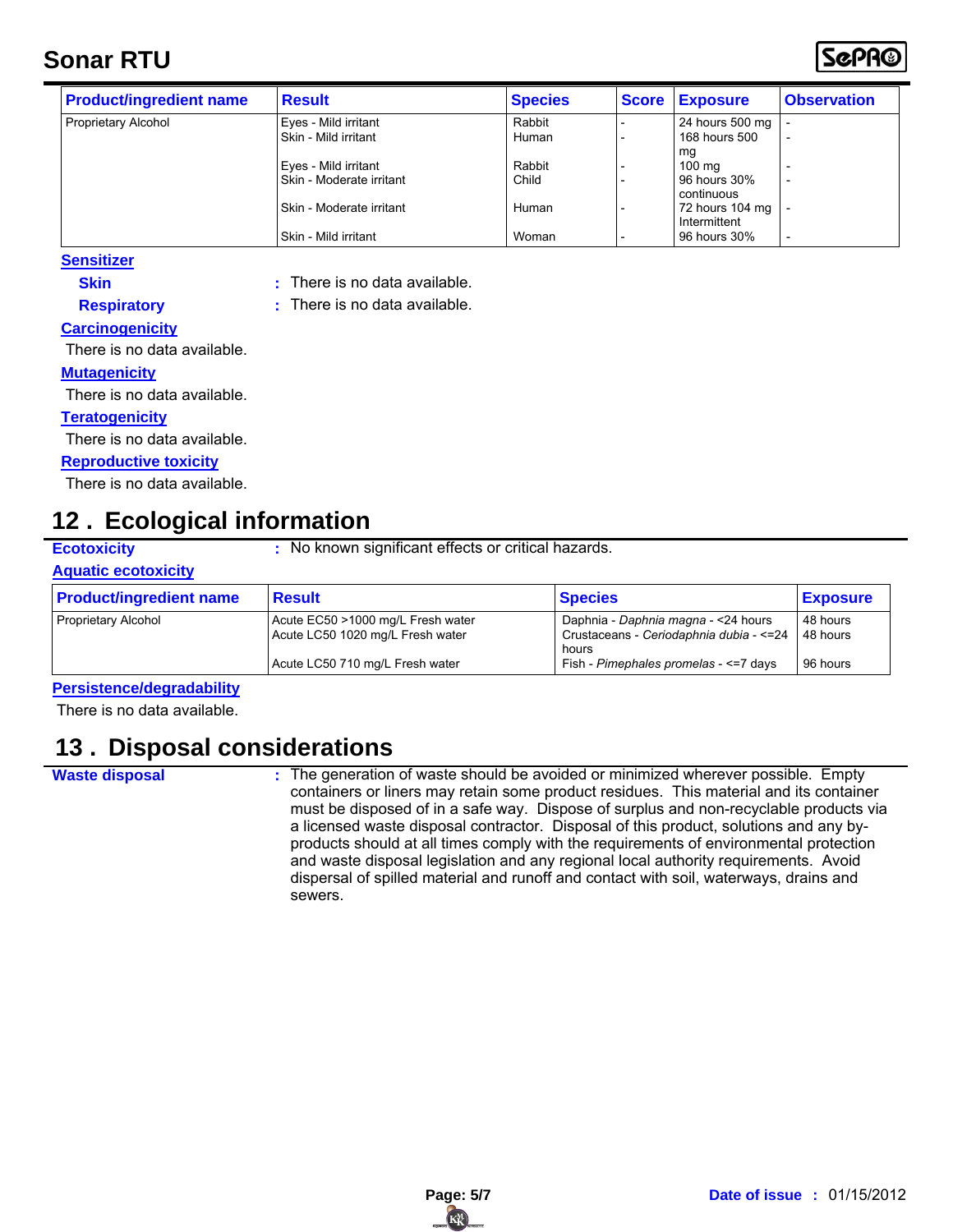**Disposal should be in accordance with applicable regional, national and local laws and regulations.**

**Refer to Section 7: HANDLING AND STORAGE and Section 8: EXPOSURE CONTROLS/PERSONAL PROTECTION for additional handling information and protection of employees.**

## **14 . Transport information**

| <b>Regulatory</b><br>information | <b>UN number</b> | <b>Proper shipping</b><br>name                   | <b>Classes</b> | $PG^*$ | Label | <b>Additional</b><br><i>information</i> |
|----------------------------------|------------------|--------------------------------------------------|----------------|--------|-------|-----------------------------------------|
| <b>DOT Classification</b>        | Not regulated.   |                                                  |                |        |       |                                         |
| <b>IMDG Class</b>                | Not regulated.   |                                                  |                |        |       |                                         |
| <b>IATA-DGR Class</b>            | Not regulated.   |                                                  |                |        |       |                                         |
| PG*: Packing group               |                  | Exemption to the above classification may apply. |                |        |       | Not applicable.<br><b>AERG</b><br>- 2   |

## **15 . Regulatory information**

| <b>HCS Classification</b>                                                        | : Not regulated.                                                                                                                                                                                                                                                                                                                                                                                    |
|----------------------------------------------------------------------------------|-----------------------------------------------------------------------------------------------------------------------------------------------------------------------------------------------------------------------------------------------------------------------------------------------------------------------------------------------------------------------------------------------------|
| <b>U.S. Federal regulations</b>                                                  | : TSCA 8(a) IUR Exempt/Partial exemption: Not determined                                                                                                                                                                                                                                                                                                                                            |
|                                                                                  | United States inventory (TSCA 8b): All components are listed or exempted.                                                                                                                                                                                                                                                                                                                           |
|                                                                                  | SARA 302/304/311/312 extremely hazardous substances: No products were found.<br>SARA 302/304 emergency planning and notification: No products were found.<br>SARA 302/304/311/312 hazardous chemicals: Proprietary Alcohol<br>SARA 311/312 MSDS distribution - chemical inventory - hazard identification:<br>Proprietary Alcohol: Immediate (acute) health hazard, Delayed (chronic) health hazard |
| <b>Clean Air Act Section</b><br>112(b) Hazardous Air<br><b>Pollutants (HAPs)</b> | : Not listed                                                                                                                                                                                                                                                                                                                                                                                        |
| <b>Clean Air Act Section 602</b><br><b>Class I Substances</b>                    | : Not listed                                                                                                                                                                                                                                                                                                                                                                                        |
| <b>Clean Air Act Section 602</b><br><b>Class II Substances</b>                   | : Not listed                                                                                                                                                                                                                                                                                                                                                                                        |
| <b>DEA List I Chemicals</b><br><b>(Precursor Chemicals)</b>                      | : Not listed                                                                                                                                                                                                                                                                                                                                                                                        |
| <b>DEA List II Chemicals</b><br><b>(Essential Chemicals)</b>                     | : Not listed                                                                                                                                                                                                                                                                                                                                                                                        |
| <b>State regulations</b>                                                         |                                                                                                                                                                                                                                                                                                                                                                                                     |
| <b>Massachusetts</b>                                                             | : None of the components are listed.                                                                                                                                                                                                                                                                                                                                                                |
| <b>New York</b>                                                                  | : None of the components are listed.                                                                                                                                                                                                                                                                                                                                                                |
| <b>New Jersey</b>                                                                | : The following components are listed: Proprietary Alcohol                                                                                                                                                                                                                                                                                                                                          |
| <b>Pennsylvania</b>                                                              | : The following components are listed: Proprietary Alcohol                                                                                                                                                                                                                                                                                                                                          |
| <b>California Prop. 65</b>                                                       |                                                                                                                                                                                                                                                                                                                                                                                                     |
| No products were found.                                                          |                                                                                                                                                                                                                                                                                                                                                                                                     |